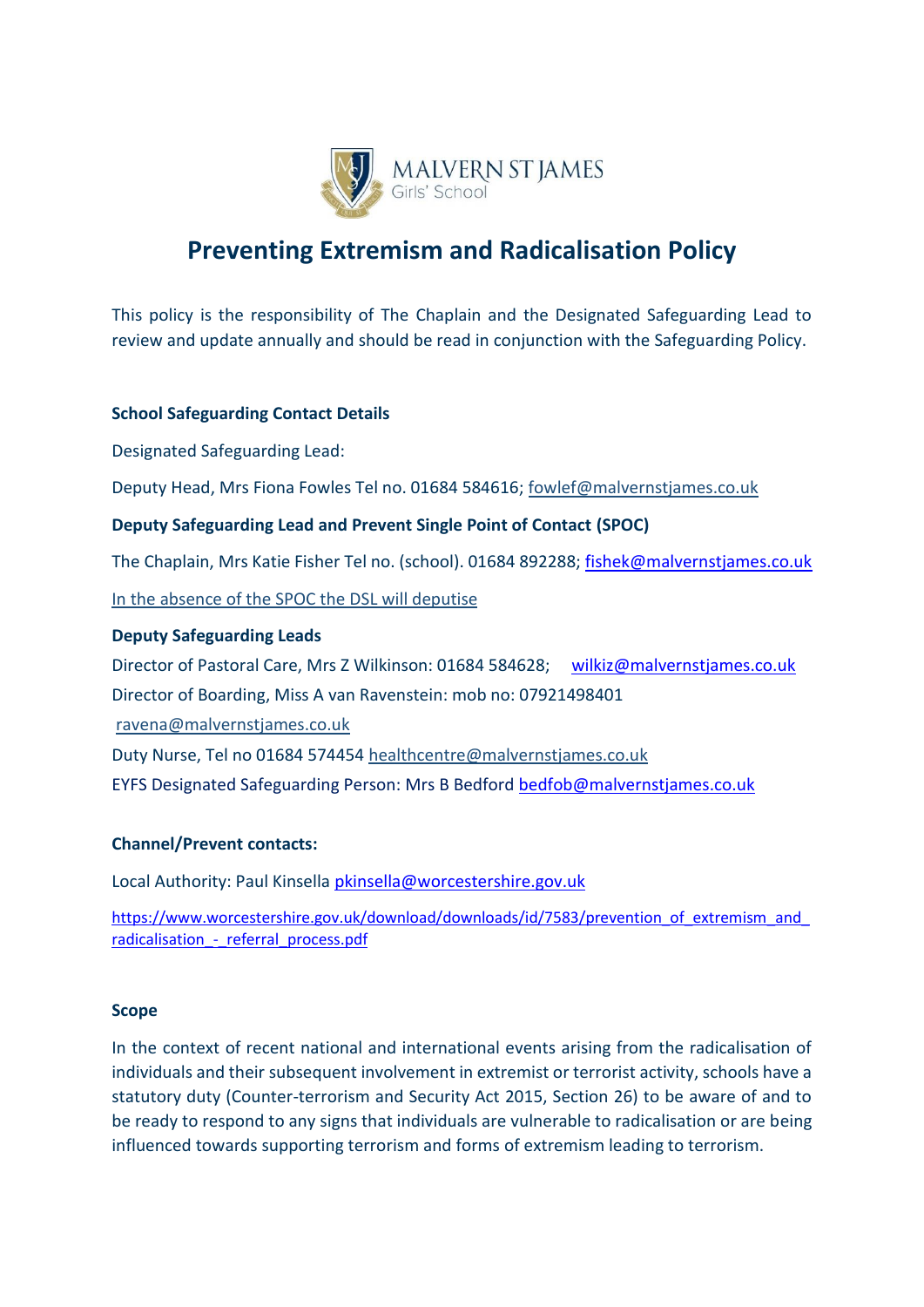## **Aim**

MSJ aims to be a safe space in which children and young people can understand and discuss sensitive topics, including terrorism and the extremist ideas that are part of terrorist ideology, and learn how to challenge these ideas. The aim of this policy is to inform Staff and Governors of their duties to identify and report any such behaviour.

## **Prevent Duty**

The Revised Prevent Duty Guidance for England and Wales (originally issued on 12th March 2015 and revised on 16th July 2015) emphasises that it is the duty of all Staff to have due regard to the need to prevent children from being drawn into terrorism. It is an aspect of safeguarding. Being drawn into terrorism includes not just violent extremism but also nonviolent extremism, which can create an atmosphere conducive to terrorism and can popularise views which terrorists exploit. MSJ aims to build pupils' resilience to radicalisation by promoting fundamental British values and enabling them to challenge extremist views and to know how to seek help safely in situations where they feel they may be vulnerable to extremist views or be persuaded to be sympathetic to a cause.

The School has adopted the Government's definitions of the following terms:

**Radicalisation**: "The process by which a person comes to support terrorism and extremist ideologies associated with terrorist groups."

**Extremism**: "Vocal or active opposition to fundamental British values, including democracy, the rule of law, individual liberty and mutual respect and tolerance of different faiths and beliefs. We also include in our definition of extremism calls for the death of members of our armed forces, whether in this country or overseas."

MSJ is committed to working with others to prevent vulnerable people, including children, being drawn into terrorism or activity in support of terrorism. It does this through:

### **1. School ethos**

The School promotes the spiritual, moral, social and cultural development of its pupils. This includes the encouragement and exercise of free speech, and the articulation and discussion of opinions. However, with rights come responsibilities. If a pupil were to express discriminatory or extremist opinions or behaviours, it is the responsibility of Staff to be challenging this as a matter of course.

Mutual respect is central to the culture of the School and is modelled by pupils and staff. The School promotes respect for others in the classroom and in all other activities. Supported by Staff, pupils are encouraged to explore ideas and develop opinions, always understanding that disagreement does not entail loss of respect for and understanding of others' opinions. They are given the opportunity to explore and understand their place in the UK's culturally diverse society, and they are given the opportunity to experience diversity within the School community.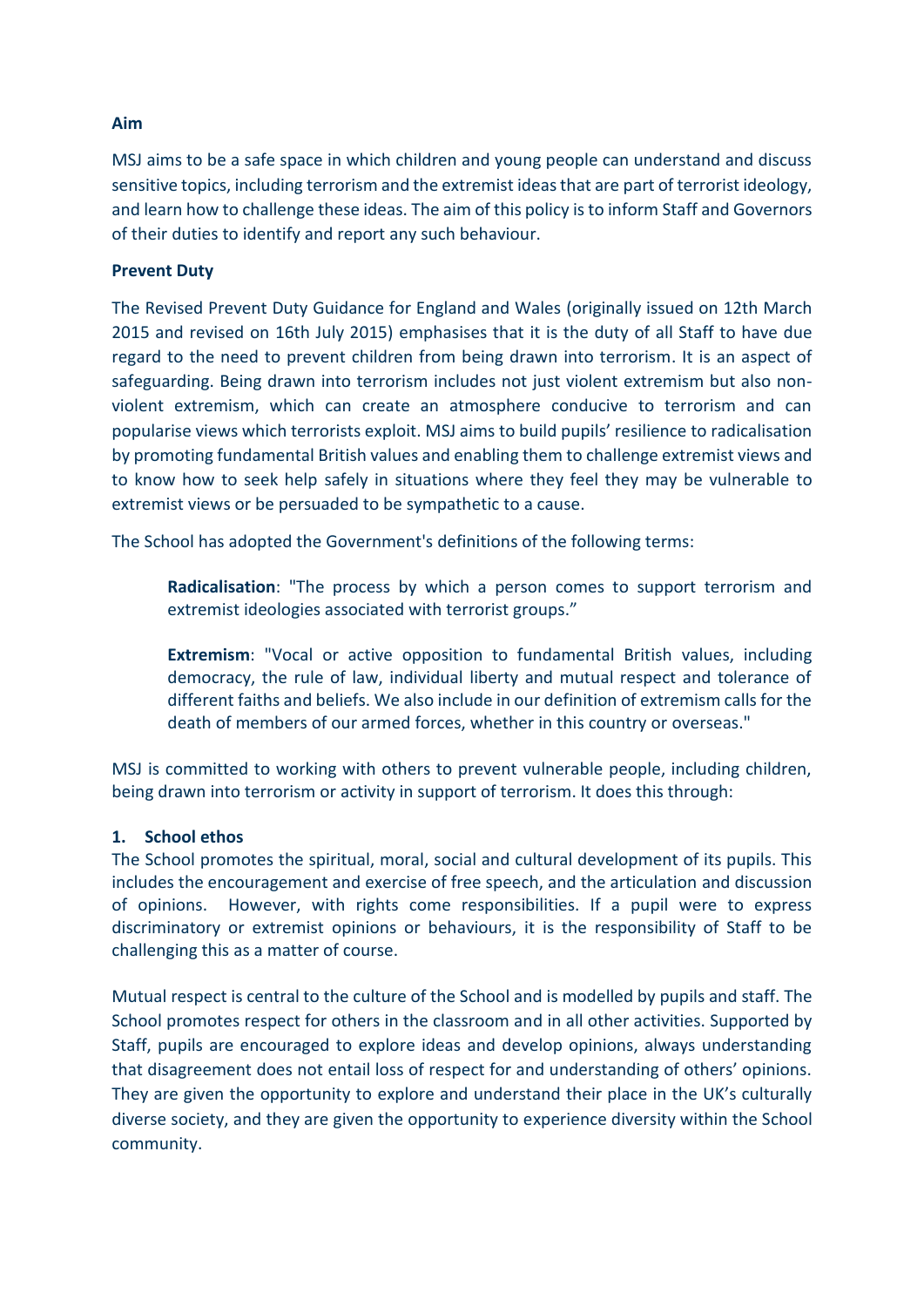Staff are to ensure that all are aware that there is zero tolerance for the promotion of partisan political views. There are occasions when it is appropriate to present pupils with different political views; in these cases, we undertake to ensure a balanced presentation of opposing views.

# **2. Curriculum**

The School actively promotes the values of democracy, the rule of law, individual liberty, and mutual respect and tolerance of those with different faiths and beliefs. Its curriculum incorporates the desired learning outcomes in relation to fundamental British values published by the DfE. Pupils gain these understandings through PSHEEC programmes (where questions about extremism may arise), assemblies and the schemes of work in relevant curriculum subjects.

# **3. Safeguarding**

Identifying and acting appropriately on any evidence that an individual is vulnerable to extremism or radicalisation is part of the broader safeguarding role of the School and its staff. The MSJ Safeguarding (including Child Protection) Policy sets out in detail the framework, which is supported by other policies, such as Anti-Bullying, including cyber-bullying and E-Safety and Acceptable Use Policy.

# **With regard to preventing radicalisation, the School:**

• maintains a Prevent Duty Risk Assessment/Action Plan which is reviewed annually and/or following any arising issues. The Action Plan is available for staff on as MS Teams

prohibits extremist speakers/events at the School and has established clear protocols for ensuring that any visiting speakers – whether invited by staff or by children themselves – are suitable and appropriately supervised. The MSJ Visiting Speakers procedure is accessible via the Staff Handbook on Teams

- manages access to extremist material including through the Internet. MSJ uses firewalls and filtering software to manage electronic traffic coming in and out ofthe School. Websites with militancy and extremist content are screened through this system. The E safety Officer and Director of Pastoral Care liaise with the Designated Safeguarding Lead and use a range of tools to monitor traffic and content.
- The processes of the management of extremist material are outlined in greater detail in the School's Data Protection Policy
- trains its staff and governors to recognise signs of radicalisation/extremism, and to know what to do; with the result that staff have the knowledge and confidence to identify children at risk of being drawn into terrorism, and to challenge extremist ideas. All staff must complete online the Home Office Prevent e-learning training course. Staff know where and how to refer children and young people for further help.
- works in partnership: risk assessments and referrals are made in liaison with other local agencies. Channel is the multi-agency process designed to safeguard vulnerable people from being drawn into extremist behaviour. MSJ aims to work with local partners to develop appropriate support strategies. All records in relation to the Prevent Duty are confidentially kept and stored.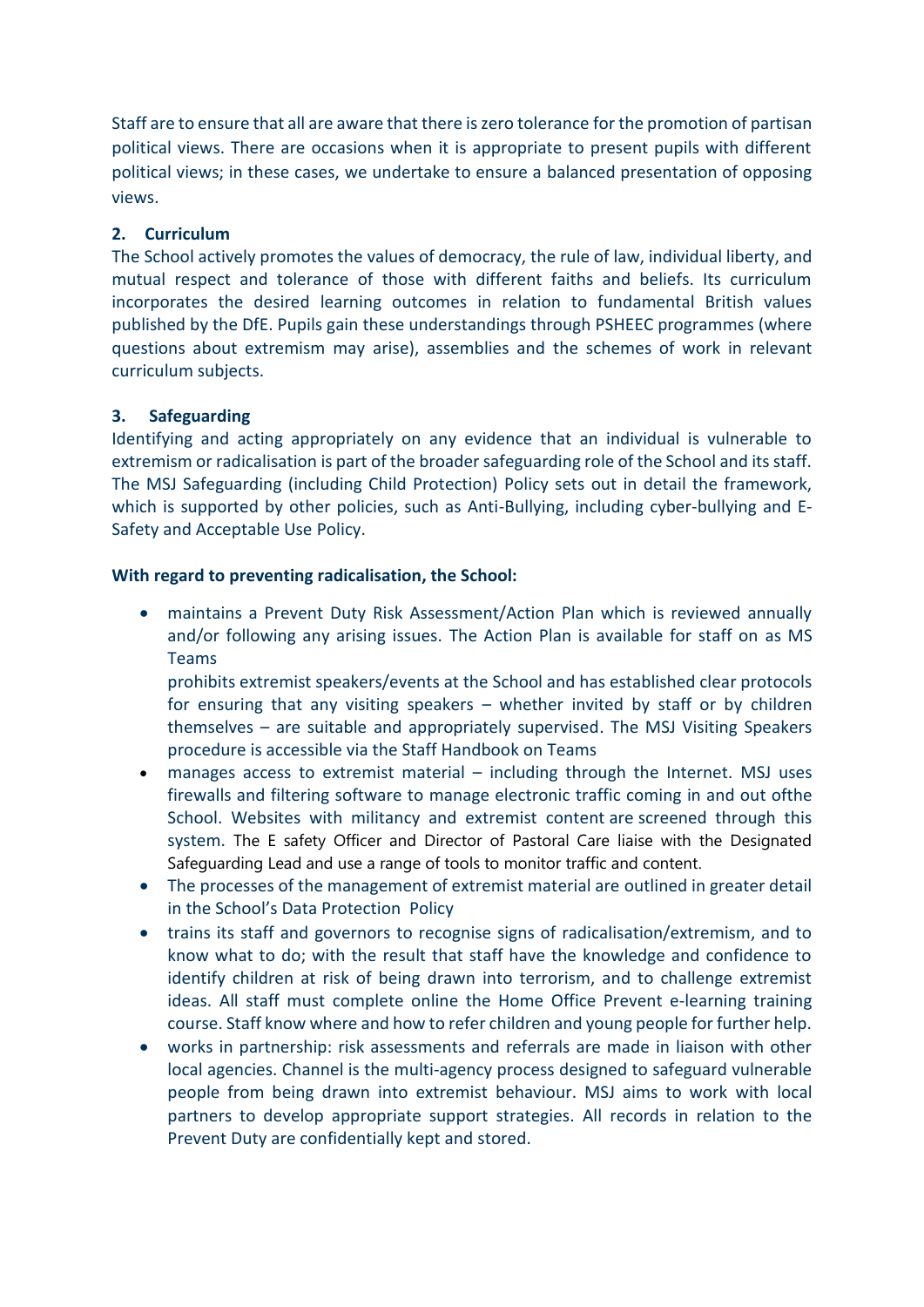## **The Channel Process**

Channel is about safeguarding people of all ages from being drawn into committing terroristrelated activity. The Internet and Social Media have become a major factor in the radicalisation of some young people. Safeguarding children and young people from radicalisation is no different from safeguarding them from other forms of harm. Anyone with concerns about a pupil being vulnerable to radicalisation or extremism should contact the School's Single Point of Contact (SPOC) or Designated Safeguarding Lead (DSL). Both the SPOC and the DSL have undertaken WRAP (Workshop to Raise Awareness of Prevent) training.

*Please see Appendix 1 for further information regarding the Channel Process.*

# **Fundamental British Values**

This section of the policy applies to all pupils and staff of the School, including the Early Years Foundation Stage.

MSJ aims to prepare its pupils fully for the opportunities, responsibilities and experiences of life in British society. In doing this, the School fulfils its statutory duty to promote the spiritual, moral, cultural, mental and physical development of all its pupils, and to actively promote the fundamental British values of democracy, the rule of law, individual liberty, and mutual respect and tolerance of those with different faiths and beliefs.

These values are promoted through the curriculum, through extra-curricular activities, and through the routine behaviour expected of pupils and staff. They are embedded in the ethos of the school.

### **Fundamental British values explicitly focus upon:**

- Democracy
- The rule of law
- Individual liberty
- Mutual respect and tolerance of those with different faiths and beliefs

At MSJ, there is a clear regard for the embedding of fundamental British values, and the success of this aim will be measured through ongoing evaluation of the pupils' work in the curriculum as well as regular and informal assessments of the 'health' of the School community in meetings of the Senior Leadership Team and the School Council (Governing body). Opinions or behaviour that undermine or are contrary to fundamental British values will be challenged inside and outside of the classroom. All arbitrary discrimination and partisan political views will be robustly resisted.

The understanding and knowledge expected of pupils is outlined in Improving the spiritual, moral, social and cultural (SMSC) development of pupils: supplementary information. Departmental advice for independent schools, academies and free schools, standard 5(a), paragraph 7, November 2014: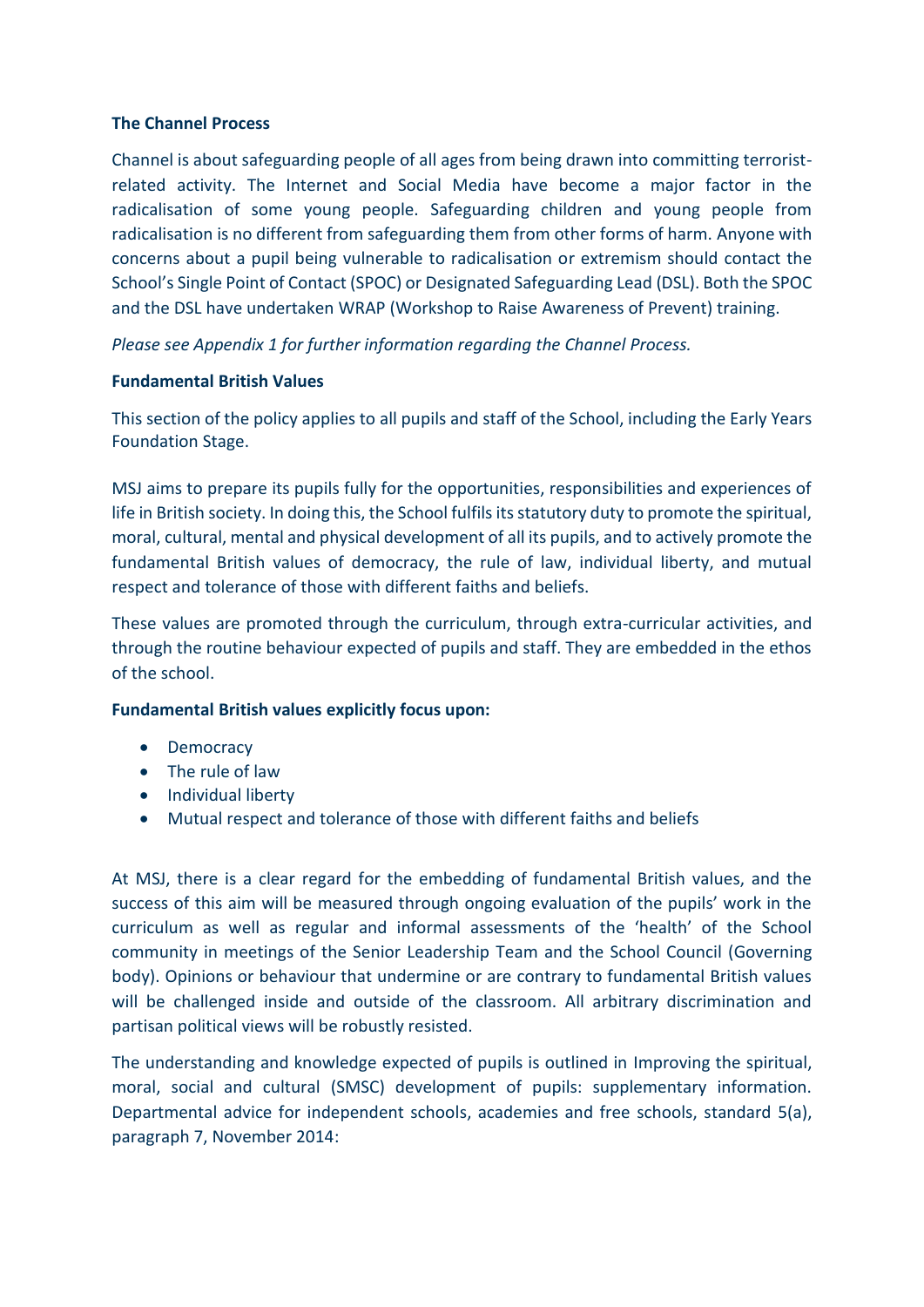- An understanding of how citizens can influence decision-making through the democratic process;
- An appreciation that living under the rule of law protects individual citizens and is essential for their wellbeing and safety;
- An understanding that there is a separation of power between the executive and the judiciary, and that while some public bodies such as the police and the army can be held to account through Parliament, others such as the courts maintain independence;
- An understanding that the freedom to hold other faiths and beliefs is protected in law;
- An acceptance that people having different faiths or beliefs to oneself (or having none) should be accepted and tolerated, and should not be the cause of prejudicial or discriminatory behaviour; and
- An understanding of the importance of identifying and combatting discrimination.

MSJ will aim to achieve these objectives explicitly within the curriculum. However, the knowledge and understanding of pupils will also be fostered by a broad variety of approaches and activities outside of the classroom including:

- Assemblies
- The Enrichment Programme
- Code of Conduct
- D of E Awards
- Pupil Voice
- Surveys of pupils
- Pupil Councils
- Anti-bullying forum and ambassadors
- Monitoring of pupil well-being by Tutors, House staff and Heads of Year
- Mock elections
- Head Girl Hustings and Prefect elections
- Subject Ambassadors
- Buddies System in Prep
- Leadership roles in classes, Houses, 'Ships', and sports teams
- Objective, non-confessional World Religions approaches in Religious Studies
- Model United Nations
- Thought for the Week
- Co-curricular activities and clubs
- Celebrations in School of the festivals and anniversaries of religious and ethnic groups
- Theme exploration in Expressive Arts
- Partnerships with international schools in The Gambia
- House Charities, Charities Committee and fundraising
- International visits cultural, educational, sport
- International visitors to School
- Young Enterprise
- Somerville Suppers
- Social Graces lunches
- Christian Union exploring theological, philosophical, moral and spiritual issues
- MSJ Newsflash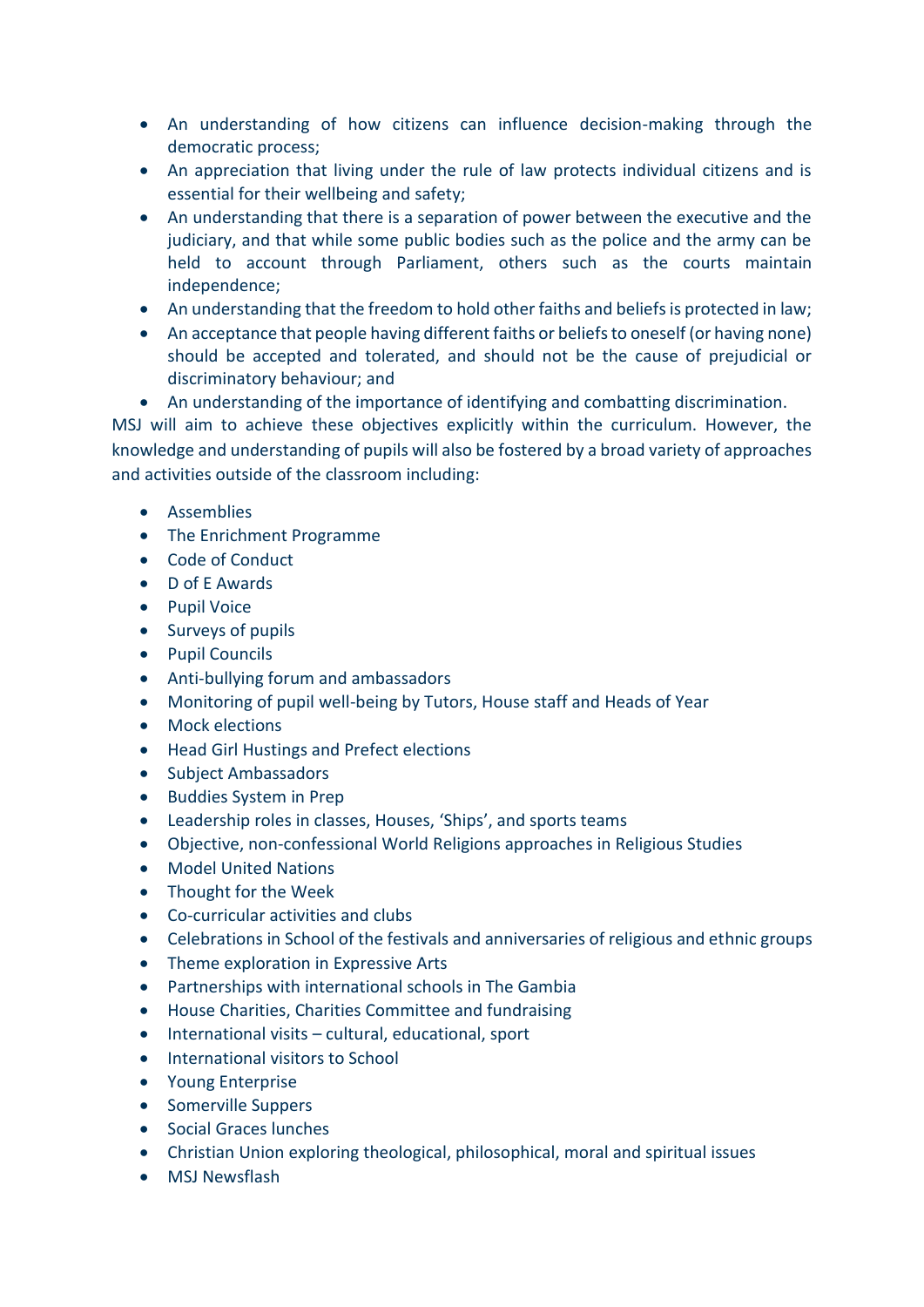# **Appendix 1**

Channel Duty Guidance: Protecting vulnerable people from being drawn into terrorism (2015), section 6, paragraph 36 notes the following: "There is no single way of identifying who is likely to be vulnerable to being drawn into terrorism. Factors that may have a bearing on someone becoming vulnerable may include: peer pressure, influence from other people or via the internet, bullying, crime against them or their involvement in crime, anti-social behaviour, family tensions, race/hate crime, lack of self-esteem or identity and personal or political grievances."

In the case of concerns about a pupil being at risk of radicalisation, School staff will use their professional judgement and act proportionately, which may include making a referral through the Channel programme.

The Channel process is part of the government's overall strategy of preventing radicalisation, and sets out a framework within which agencies work together to:

- identify individuals at risk of being drawn into terrorism
- assess the nature and extent of that risk
- develop the most appropriate support plan for the individuals concerned

Any Staff with concerns should raise them in the first instance with the School's SPOC or DSL, who may consult with the local Prevent Officer (Police/Local Authority). If further action is considered appropriate, screening by the Police Channel Coordinator might take place, followed by a preliminary assessment by the Local Authority's Prevent Lead and Police Channel Coordinator. Again, if further action is considered necessary, the next step might be the creation of an assessment and action plan by the local Multi-Agency Channel Panel, and subsequent implementation of that plan, which would be aimed at re-engaging the individual and preventing radicalisation. The framework for referral, review and action is not intended to criminalise individuals, but to set a course to avoid precisely that. An individual's engagement with the Channel programme is entirely voluntary at all stages.

The Channel guidance describes the possible indicators of vulnerability to extremism and radicalisation, around the three dimensions of engagement, intent and capability:

# **1. Engagement**

- a. spending increasing time in the company of other suspected extremists
- b. changing their style of dress or personal appearance to accord with the group
- c. day-to-day behaviour becoming increasingly centred around an extremist ideology, group or cause
- d. loss of interest in other friends and activities not associated with the extremist ideology, group or cause
- e. possession of material or symbols associated with an extremist cause (e.g. the swastika for far-right groups)
- f. attempts to recruit others to the group/cause/ideology